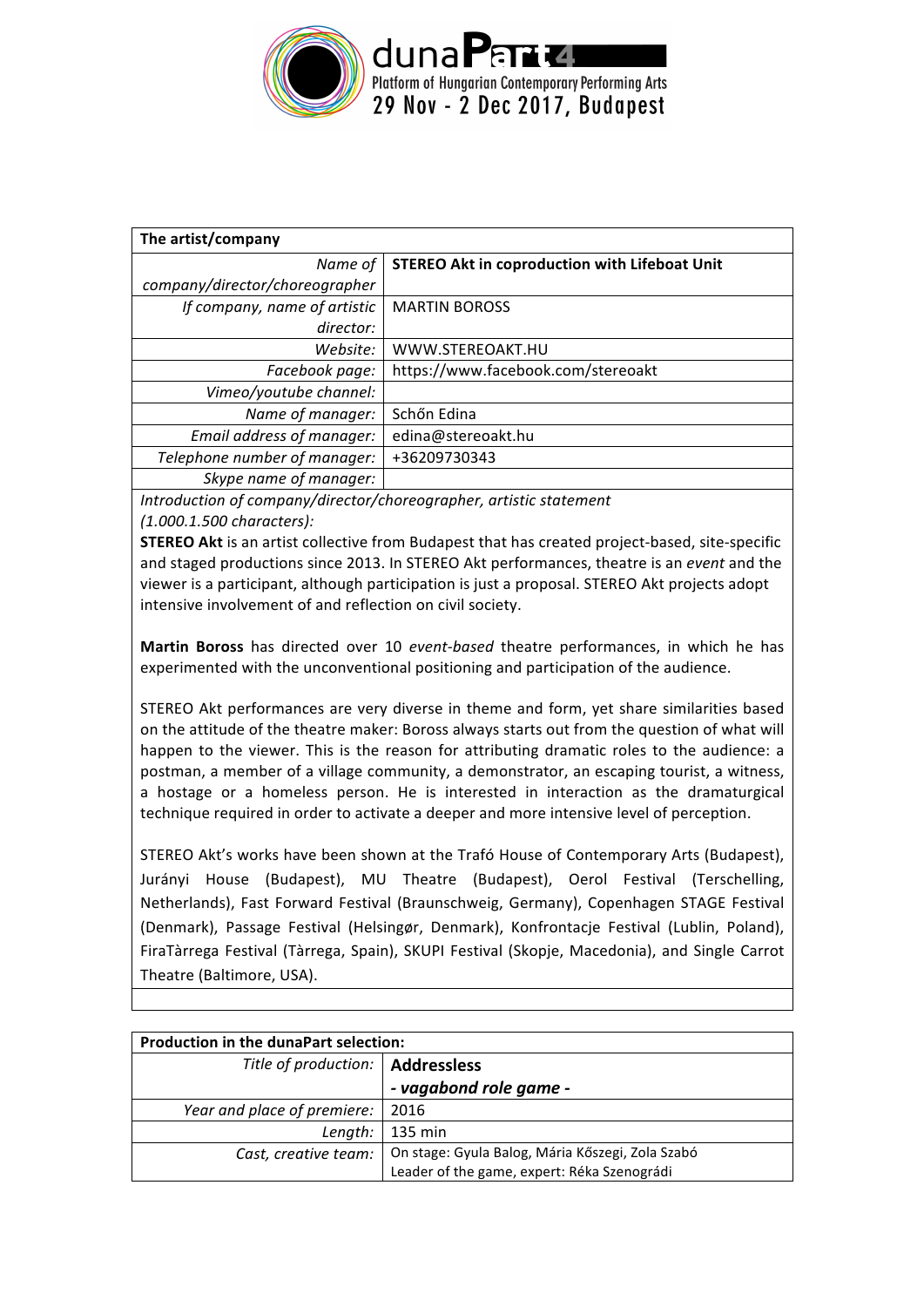

|                                        |                                      | Author: Gábor Fábián and the cast                       |
|----------------------------------------|--------------------------------------|---------------------------------------------------------|
|                                        |                                      | Dramaturgue: Ambrus Ivanyos                             |
|                                        |                                      | Music by István Rimóczi                                 |
|                                        |                                      | Set and costumes: Zita Schnábel                         |
|                                        |                                      | Graphic design: Luca Szabados                           |
|                                        |                                      | Game developpers: Ágnes Tar, László Bass, Bálint Csató, |
|                                        |                                      | Márton Gosztonyi, Róbert Jakus                          |
|                                        |                                      | Consultant: László Bass                                 |
|                                        |                                      | Production assistants: Tímea Török, Dóra Tési           |
|                                        |                                      | Production manager: Dóra Trifonov                       |
|                                        |                                      | <b>Director: Martin Boross</b>                          |
| Link to the trailer:                   |                                      | https://vimeo.com/199427532                             |
| Link to the full length recording-     |                                      |                                                         |
| with password if applicable:           |                                      |                                                         |
| Coproducers:                           |                                      | Mentőcsónak Egység                                      |
| Supporters:                            | Budapest Bank Budapestért Alapítvány |                                                         |
| Past international tours and           | Thealter Fesztivál, Szeged, Hungary  |                                                         |
| festival presentations                 |                                      |                                                         |
| (venue/festival, city)                 |                                      |                                                         |
| Number of performers:                  | 4                                    |                                                         |
| Total number of people on tour:        | $\overline{7}$                       |                                                         |
| <b>Basic technical requirements</b>    |                                      |                                                         |
| Size of stage (width x depth x height) |                                      | n/a                                                     |
| Scale of venue (small/medium/large)    |                                      | small/medium                                            |
| Length of setup and strike:            |                                      | 3 hours set up and 2 hours strike                       |
| Any particular technical requirement:  |                                      | n/a                                                     |

Synopsis/Description of performance (1.500-2.000 characters):

Do you know where will you sleep tonight? And what's the weather going to be like then? How many times a week do you eat a warm meal? When was the last time you had a shower? Have you ever asked strangers to give you money? How do you see yourself in half a year?

Every day, around 2-3 people lose their homes in Hungary. Only huge support, outstanding determination and enormous luck can help them out of this situation. The cooperation between Mentőcsónak Egység and STEREO Akt is an interactive theatrical board game, where we find ourselves standing in the shoes of homeless people. We have to live and survive half a year without any place to live.

The act is performed by four people: two actors, a homeless activist and a social worker, who – as an expert – helps us to gain insight into this truly unknown world. The play is for adults and high school children, and is a status report about our society, which highlights the causes of personal aspects of homelessness, and questions all the stereotypes that state "you are worth as much as you earn" and "if you are poor, you have only yourself to blame".

*Review extracts with links (2-3 pieces):* 

"A street, a bench, a homeless shelter. Loneliness, indignity, shame. A couple of nice words, a talk can sometimes mean more than a few forints. This play opens your eyes, so you can see behind things, and other people's lives as well. However, as the ending shows, there is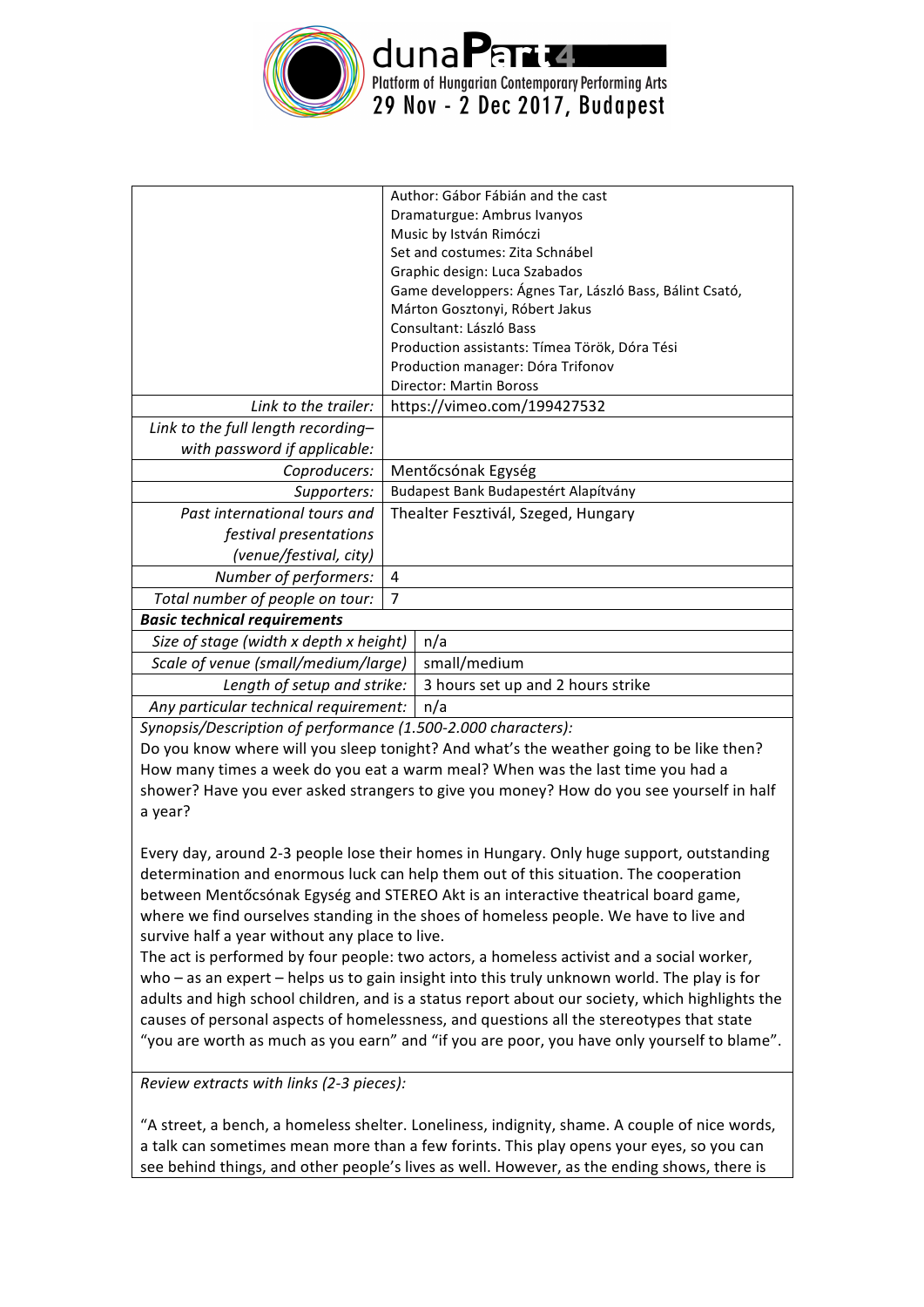

no winner of this game. "*Addressless*" had a great impact on me that lasted several hours after the play. It is something that everyone needs to experience in order to see, not just to watch." (Radó Lili, http://thealter.hu/magyar/2017/blog-jr/165)

"The evening, rich in content and occasionally shocking, consists of a chain of playful and meaningful small scenes, providing immense knowledge about the lives of homeless people, the traps they face in Budapest and the hopelessness of the support system. The reasoning of our fellow spectators and the debates we engage in are also illuminating. For example, the issue of how we play this game: do we only count the money and want to win? Or do we realize that we have to think about people, and not force them to live on the streets in January simply in order to save money? Because one month in such a situation is like eight years for the person in question.

We, the participants, fall in traps a lot, our decisions are mainly theatrical and not lifelike, as theatre concentrates, dramatizes and magnifies. Martin Boross (supported by a strong team of experts) maintains a delicate balance in this difficult issue with ease, showing destinies, life situations and numbers, but also teaching and sensitising, without resorting to melodrama." (Tompa Andrea, Magyar Narancs, http://magyarnarancs.hu/szinhaz2/areszvetel-a-fontos-101755)

| Other productions currently on tour No 1: |                                                         |  |  |
|-------------------------------------------|---------------------------------------------------------|--|--|
| Title of production:                      | <b>Last Chance Clinic</b>                               |  |  |
| Year and place of premiere:               | 2017, Trafó House of Contemporary Arts                  |  |  |
| Length:                                   | 105 mins                                                |  |  |
| Cast, creative team:                      | Actors: Károly Hajduk, Anna Hay, Julia Jakubowska,      |  |  |
|                                           | Tamás Ördög, Sándor Terhes                              |  |  |
|                                           | Music: Márk Bartha                                      |  |  |
|                                           | Scenography: Jenny Horváth                              |  |  |
|                                           | Video Animation: Gábor Karcis                           |  |  |
|                                           | Light: Kata Dézsi                                       |  |  |
|                                           | Technical leader: Márk Szapu                            |  |  |
|                                           | Production Assistant: Réka Budavári, Julcsi Szabó       |  |  |
|                                           | Producer: Anikó Rácz                                    |  |  |
|                                           | Dramaturg: Gábor Thury                                  |  |  |
|                                           | <b>Director: Martin Boross</b>                          |  |  |
| Link to the trailer:                      | https://vimeo.com/203430581                             |  |  |
| Link to the full length recording-        | https://vimeo.com/210073050                             |  |  |
| with password if applicable:              | password: stereolastchance                              |  |  |
| Coproducers:                              | Trafó House of Contemporary Arts                        |  |  |
| Supporters:                               | Ministry of Human Capacities, National Cultural Fund of |  |  |
|                                           | Hungary, FÜGE Production, Artus Stúdió                  |  |  |
| Past international tours and              |                                                         |  |  |
| festival presentations                    |                                                         |  |  |
| (venue/festival, city)                    |                                                         |  |  |
| Number of performers:                     | 5                                                       |  |  |
| Total number of people on tour:           | 10                                                      |  |  |
| <b>Basic technical requirements</b>       |                                                         |  |  |
| Size of stage (width x depth x height)    | 13x13x6                                                 |  |  |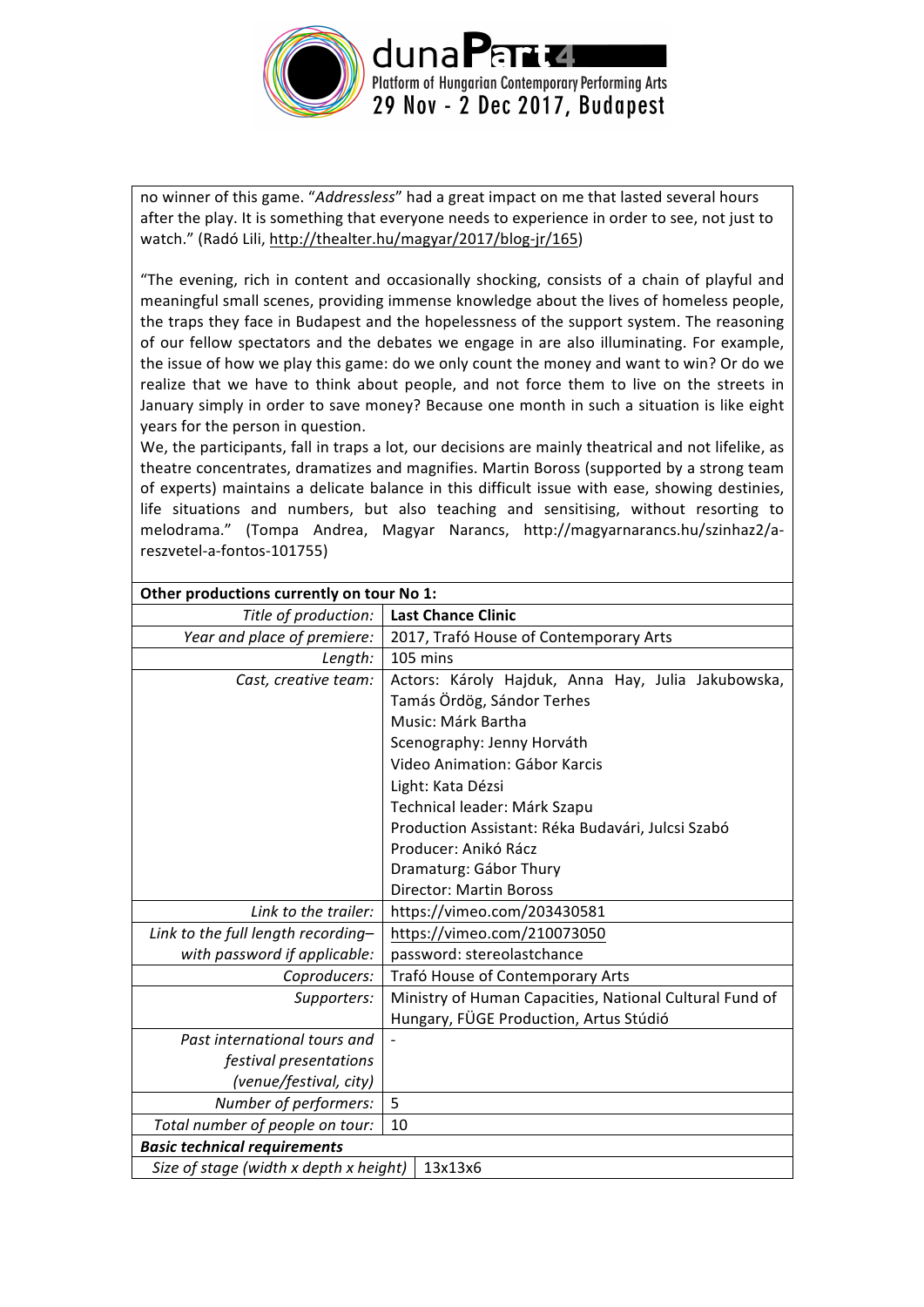

| Scale of venue (small/medium/large)   medium |  |
|----------------------------------------------|--|
| Length of setup and strike: $\vert$ 6h / 3h  |  |
| Any particular technical requirement:        |  |

*Synopsis/Description of performance (1.500-2.000 characters):* **STEREO Akt:**

Martin Boross-Gábor Thury: **Last Chance Clinic**

After launching an attempted coup d'état, a band of radical freedom-seeking militants occupy a television studio in order to address the population, demanding that the people resist the ruling regime's new 'Clear Eyes' program, which aims at isolating the population from what it sees as the more unpleasant aspects of life. The government plan to protect citizens from malevolent spirits and harmful influences, and give them a new perspective and general sense of satisfaction, by using a method that is, among other things, a biological experiment.

The militants' act of violent rebellion against the 'Clear Eyes' program fails to gain support, and by the end of the day the revolution has been crushed.

Years later, awakening from a long slumber, the audience members who had been taken hostage in the television studio find themselves in a rehabilitation clinic, where attempts are made to reintegrate them into the now-flourishing society by erasing their unpleasant memories. But there is only space for those who are willing to learn how to see with new eyes, and who are capable of forgetting what needs to be forgotten.

The workers at the clinic select Aron – the man who foiled the terror attack – to relive the unhappy experiences of his own past. The nurses call up his memories and replay them as if in a living wax museum. A narrator  $-$  the Chief Doctor  $-$  and his staff guide the audience through the story in order to help them interpret what they are seeing, as live events, and the performance itself, are manipulated.

This fable of a utopia-cum-nightmare is concerned with modern brainwashing, how the media and the political world find the 'weak points' which allow us to be controlled, and the nature of intentional isolation - from facts, from information, from other cultures, and finally, from each other.

*Reviews (2-3 pieces):* 

The performance of STEREO Akt draws on the fears and lies in our common affairs to the everyday life of a private person, and then returns to public life. Just like Aron, we are unsure, we have phobias and anxieties, we fight with our loved ones in the same way as we do with our wider environment, and the more straightforward, sceptical and critical we are, the more likely we are to remain ourselves. Rightfully, sometimes we may feel that it would be more convenient to make compromises, even if they come with lies or even selfindulgence.

Szarka Károly, http://www.prae.hu/index.php?route=article%2Farticle&aid=9679)

Every aspect of the story is relevant (...) The view is dynamic as well: they make the audience's eyes work the whole time by using different spaces, rooms and objects: the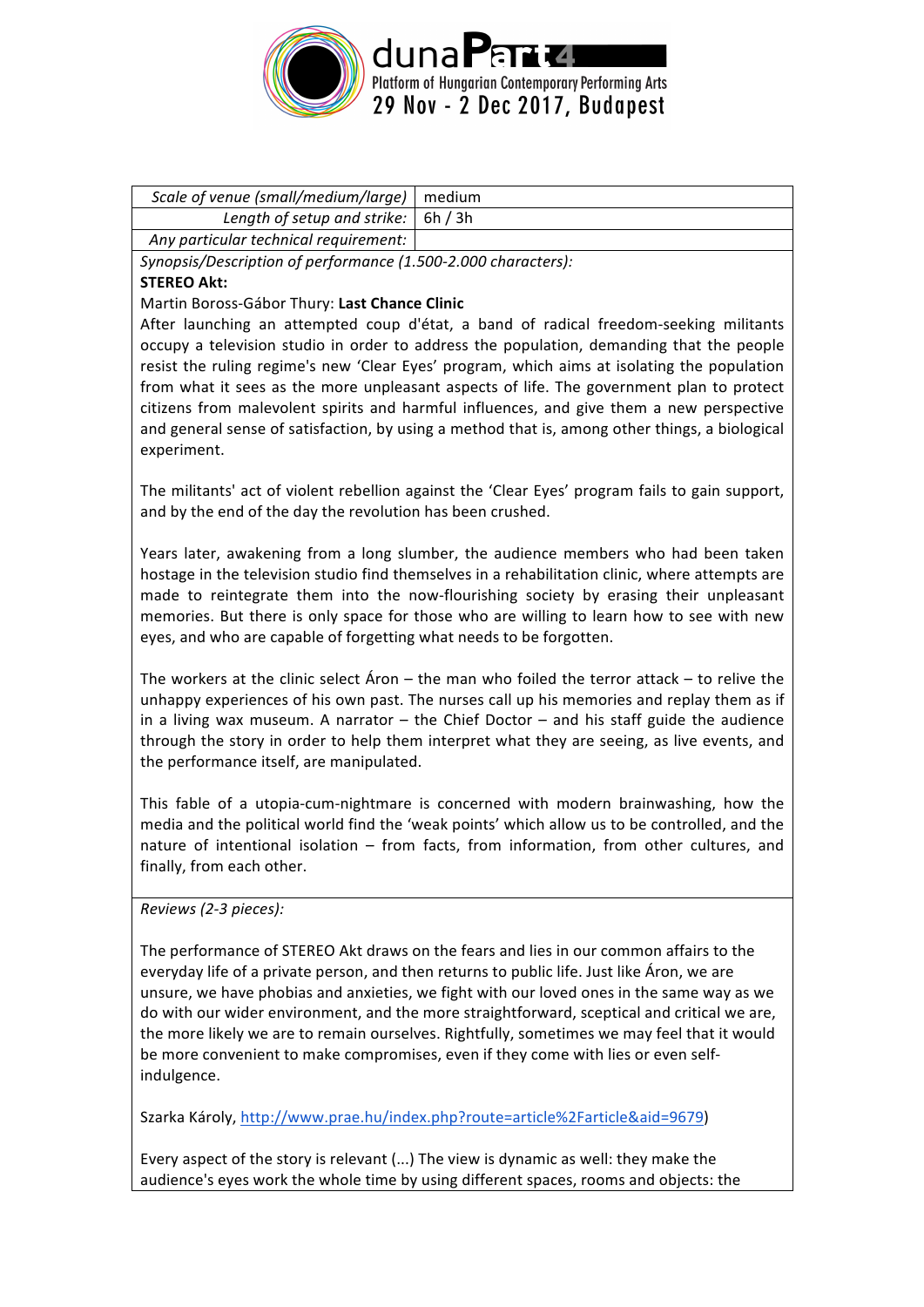

revolving stage in the middle surrounded by the six-sided auditorium, the projector, and the transformable elements act as new sources of inspiration.

| Other production currently on tour No 2:                                              |                                                   |  |
|---------------------------------------------------------------------------------------|---------------------------------------------------|--|
| Title of production:                                                                  | <b>ETIQUETTE - or The Perfect Human</b>           |  |
| Year of premiere:                                                                     | 2016                                              |  |
| Length:                                                                               | 85 mins                                           |  |
| Place of premiere:                                                                    | Jurányi House                                     |  |
| Cast, creative team:                                                                  | Creators, Actors: Martin Boross, Jakubowska Julia |  |
|                                                                                       | Narrator: Sándor Terhes                           |  |
|                                                                                       | Text: Martin Boross, Gáspár Téri                  |  |
|                                                                                       | Voice-design, music: Márk Bartha , Szabolcs Tóth  |  |
|                                                                                       | Scenography: Eszter Kálmán                        |  |
|                                                                                       | Lights: Gábor Kocsis                              |  |
|                                                                                       | Technical support: Márk Szapu                     |  |
|                                                                                       | Dramaturg, production assistant: GáspárTéri       |  |
|                                                                                       | Production assistant: Brigitta Varga              |  |
|                                                                                       | Producer: Anikó Rácz                              |  |
|                                                                                       | <b>Director: Martin Boross</b>                    |  |
|                                                                                       |                                                   |  |
| Link to the trailer:                                                                  | https://vimeo.com/157158858                       |  |
| Link to the full length recording-                                                    | https://vimeo.com/158698890                       |  |
| with password if applicable:                                                          | password: etikettstereo                           |  |
| Coproducers:                                                                          |                                                   |  |
| Supporters:                                                                           | Staféta Program, Budapest Főváros                 |  |
|                                                                                       | Önkormányzata, Füge Produkció, Emberi Erőforrások |  |
|                                                                                       | Minisztériuma, Nemzeti Kulturális Alap, Jurányi   |  |
|                                                                                       | Produkciós Közösségi Inkubátorház                 |  |
| Past international tours and                                                          | Contemporary Drama Festival (Budapest)            |  |
| festival presentations                                                                | Thealter Festival (Szeged, Hungary)               |  |
| (venue/festival, city)                                                                |                                                   |  |
| Number of performers:                                                                 | $\overline{2}$                                    |  |
| Total number of people on tour:                                                       | 5                                                 |  |
| <b>Basic technical requirements</b>                                                   |                                                   |  |
| Size of stage (width x depth x height)                                                | 6x13x4                                            |  |
| Scale of venue (small/medium/large)                                                   | small                                             |  |
| Length of setup and strike:                                                           | 6h / 2h                                           |  |
| Any particular technical requirement:                                                 |                                                   |  |
| Synopsis/Description of performance (1.500-2.000 characters):                         |                                                   |  |
| ETIQUETTE - or The Perfect Human Documentary on nature in a speaking room             |                                                   |  |
| A documentary on nature and a fashion show on stage. The viewers arrive as guests to  |                                                   |  |
| someone's home but it all turns into an absurd lesson on common courtesy. Or rather a |                                                   |  |

someone's home but it all turns into an absurd lesson on common courtesy. Or rather a round trip in the hidden, instinctive chambers of our brains. Through lust, gobbling, stomping and duels we learn appropriate ways of anxiousness, behaviour, compliance while preserving the highest degree of political correctness and politeness. We would all like to be good. But good is not enough, perfection is the goal. And it is not enough to be perfect - you have make it apparent.